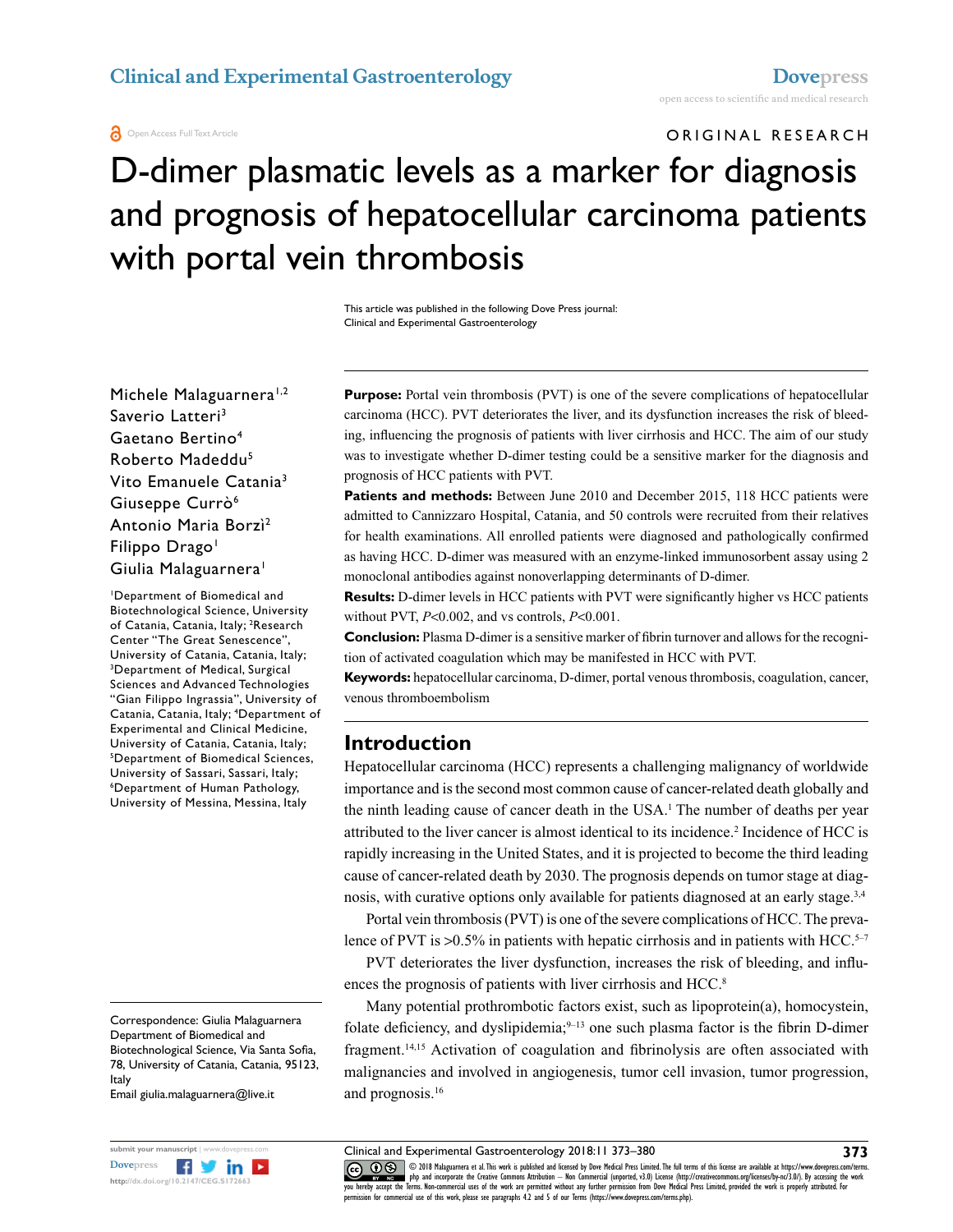D-dimer is a stable end product of fibrin degradation and is converted from fibrinogen by activated thrombin, and so D-dimer levels rise with fibrinolysis.<sup>17-19</sup>

D-dimer reflects intravascular turnover of fibrin by identifying the presence of cross-linked fibrin degradation products without interference from fibrinogen or non-crosslinked fibrin.20,21 Cross-linked fibrin in the extracellular matrix serves as a stable framework for endothelial cell migration during angiogenesis and tumor cell migration during invasion.

D-dimer as marker of endogenous fibrinolysis should be detectable in patients with PVT and can predict disease progression and prognosis.22

We hypothesized that the use of D-dimer testing in patients with suspected PVT would reduce the need of ultrasound imaging and rule out PVT in a higher proportion of patients on the day of presentation.

We investigated also the prognostic factors and clinicopathological parameters in patients with high levels of D-dimer.

## **Methods**

## Patient recruitment

We conducted an observational study in the period between June 2010 and December 2015. We observed 118 HCC patients (58 with PVT and 60 without PVT) who were admitted to Cannizzaro Hospital, Catania, and 50 controls were recruited from their relatives for health examination.

All enrolled patients were diagnosed and pathologically confirmed as HCC.

The diagnosis of HCC was confirmed either pathologically or by using images obtained from computer tomography or magnetic resonance imaging. The diagnosis was based on the typical hallmark of HCC, which is the presence of hypervascularity in the arterial phase with a washout in the portal venous or delayed phases.<sup>23</sup>

Using these imaging techniques, we evaluated also tumorrelated variables, including the maximum tumor diameter, the number of tumors, and the presence of extrahepatic metastases. The clinical stage was determined according to the TNM Classification system.24

Liver cirrhosis was diagnosed with histological, clinical, biochemical, and morphological criteria.

This study complied with the standards of the declaration of Helsinki as well as current ethical guidelines and was approved by the institutional ethical board of Cannizzaro Hospital. Written informed consent for participation in the study was obtained from HCC patients and control subjects.

Patients with clinical and/or histologically proven HCC with or without cirrhosis were included in this study.

Patients with the following conditions were excluded from the study:

- 1. significant metabolic, renal, or gastrointestinal disease;
- 2. coagulation problem;
- 3. history of acute peptic ulcer disease;
- 4. collagen disease, chronic infections.

Demographic data, etiology, and duration from first scan to diagnosis of HCC were collected. TNM stage, α-fetoprotein level, Model for End-stage Liver Disease score, Child–Pugh score, and time to diagnosis were determined.

The presence or absence of cirrhosis was identified. The Cancer of the Liver Italian Program (CLIP) score was also evaluated.25 CLIP score is used for the prognosis in patients with HCC and it is calculated by assigning a score  $(0, 1, 1)$ or 2) to each of 4 clinical factors: 1) Child–Pugh stage, 2) number of tumors nodules and whether tumors extend, 3) α-fetoprotein, and 4) PVT.

Control subjects were healthy subjects without any history of cancer, major organ failure (eg, heart, brain, lung, kidney, or liver), or active intravenous drug abuse.

## Blood collection and processing

Blood samples were obtained after the patients had fasted for 12 hours overnight. Venous blood samples were taken from all patients between 8 am and 10 am.

After informed consent, blood was drawn without stasis by clean venepuncture and collected into vacutainer tubes containing 1/10 volume of 0.105 mol/L trisodium citrate.

Full blood count, platelet count, prothrombin time (PTT) or international normalized ratio, and PTT were measured using an automatic coagulometer.

Albumin, aspartate aminotransferase, alanine aminotransferase, γ-glutamil transpeptidase, and α-fetoprotein were assessed on admission to the hospital.

D-dimer was measured with an enzyme-linked immunosorbent assay (ELISA) using 2 monoclonal antibodies against nonoverlapping determinants of D-dimer.

The analytic coefficient of variation was from 6.5% to 9.4%, from higher to lower D-dimer concentration.

## Doppler measurements

All subjects were examined after overnight fasting in a supine position after a rest of 15 minutes, in order to avoid any influence of food, posture, and exercise. The portal vein was examined following guidelines.<sup>26</sup>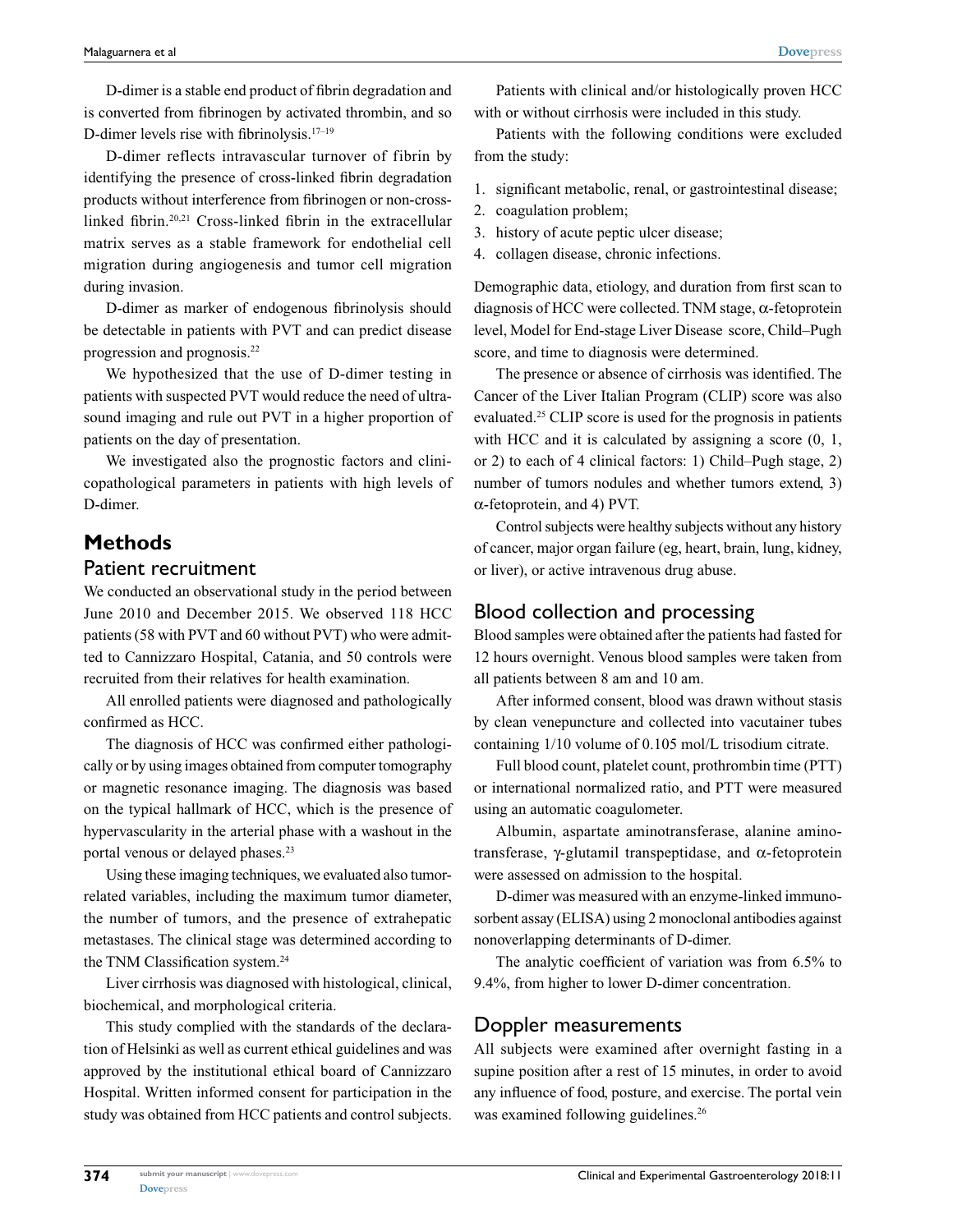Care was taken to ensure that the angle of insonation between the Doppler beam and the portal trunk was between 30° and 60°. The Doppler study was performed by positioning the sample volume at about the middle of the portal trunk (between the liver hilum and the splenomesenteric junction) by approaching from the epigastrium with the probe placed slightly obliquely.

The instrument using time-averaged maximum velocity calculated portal flow velocity automatically, which is the parameter providing the most reliable and repeatable results.

# Selection and screening of the HCC patients with and without PVT and randomly selected controls

We studied 58 PVT patients (24 females and 30 males) aged 65–78 years (mean age 66.8±6.71 years), living in Sicily (Italy) and recruited via the Registry Office.

The study groups were as follows:

Group A, 50 randomly selected healthy subjects aged 65–78 years (25 female/25 males), mean age 68.8±7.2 years, composed of blood donors, randomly selected volunteers working at the University of Catania, or their relatives.

Group B were 60 HCC patients (25 females and 35 males), aged 65–76 years, with a mean age 68.1±6.10 years.

## Statistical analysis

We analyzed the data obtained and calculated sensitivity, specificity, positive predictive value, negative predictive

value, positive likelihood ratio, and negative likelihood ratio.

The receiver operating characteristic analysis curve was obtained by calculating the sensitivity and specificity of a test at every possible cut-off point and plotting sensitivity against 1-specificity. The curve was used to select optimal cut-off value for a test result.

The diagnostic accuracy was measured by the area under the curve  $=50\%$ .

The results are presented as mean  $\pm$  SD. The following 2-tailed tests at the *P*≤0.05 level of significance were used to evaluate the study: the Mann–Whitney *U*-test was used in case of 2 independent samples and the Spearman's rank correlation coefficient test was used to test for univariate relationship between variables.

Odds ratio and 95% CI was calculated to study the associations between risk of D-dimer in HCC patients with PVT and in HCC patients without PVT.

Data were analyzed using the statistical package SPSS 7.5 for Windows (SPSS Inc., Chicago, IL, USA).

## **Results**

The baseline patient characteristics are shown in Table 1. The median age of the patients with PVT was 70 years (range 65–78), the median age of HCC patients without PVT was 71 years (range 65–76), and the median age of control subjects was 70 years (range 65–78). In this study, 69 patients (58.4%) were males and 49 (41.5%) were females.

#### **Table 1** Baseline characteristics of the patients

| <b>Parameter</b>                                     | <b>HCC with PVT</b><br>$(n=58)$ |                 | <b>HCC without PVT</b><br>(n=60) |                 | <b>Controls</b><br>$(n=50)$ |                |
|------------------------------------------------------|---------------------------------|-----------------|----------------------------------|-----------------|-----------------------------|----------------|
|                                                      |                                 |                 |                                  |                 |                             |                |
| Female/male [F/M], n                                 |                                 | 24/34           |                                  | 25/35           |                             | 25/25          |
| Age (years) [median range]                           |                                 | 70 (65–78)      |                                  | 71 (65-76)      |                             | 70 (65–78)     |
| Heart rate (bpm) [mean $\pm$ SD]                     |                                 | $82.8 \pm 8.10$ |                                  | $84.2 \pm 8.7$  |                             | 82.1 $\pm$ 7.8 |
| Systolic blood pressure (mmHg) [mean $\pm$ SD]       |                                 | 136.4±9.6       |                                  | $143.4 \pm 8.4$ |                             | 141.2±9.1      |
| Diastolic blood pressure (mmHg) [mean $\pm$ SD]      |                                 | 78.6±8.4        |                                  | $80.2 \pm 7.9$  |                             | 78.6±7.8       |
| Body mass index (kg/m <sup>2</sup> ) [mean $\pm$ SD] |                                 | $24.7 + 4.8$    |                                  | $24.8 \pm 4.7$  |                             | $24.5 \pm 5.2$ |
| Current/former smokers [n %]                         | 28                              | 48.27           | 34                               | 56.67           | 32                          | 64.00          |
| Diabetes mellitus [n %]                              | 10                              | 17.24           | $\overline{10}$                  | 16.67           | 8                           | 16.00          |
| Hypertension [n %]                                   | 15                              | 25.86           | 18                               | 30.00           | $ 2\rangle$                 | 24.00          |
| Renal failure [n %]                                  | 12                              | 20.69           | 15                               | 25.00           | 8                           | 16.00          |
| History of coronary disease [n %]                    | 18                              | 31.03           | 16                               | 26.67           | 6                           | 12.00          |
| Heart insufficiency [n %]                            | 6                               | 10.34           | 12                               | 20.00           | 2                           | 4.00           |
| Dyspepsia [n %]                                      | 25                              | 43.10           | 14                               | 23.33           | 15                          | 30.00          |
| Alcohol consumption [n %]                            | 24                              | 41.38           | 19                               | 31.67           | $\overline{10}$             | 20.00          |
| Hepatitis C virus (HCV) [n %]                        | 20                              | 34.48           | 21                               | 35.00           |                             |                |
| Hepatitis B virus (HBV) [n %]                        | 18                              | 31.03           | 20                               | 33.33           |                             |                |
| Unknown etiology [n %]                               | 16                              | 27.59           | 19                               | 31.67           |                             |                |

**Abbreviations:** HCC, hepatocellular carcinoma; PVT, portal vein thrombosis.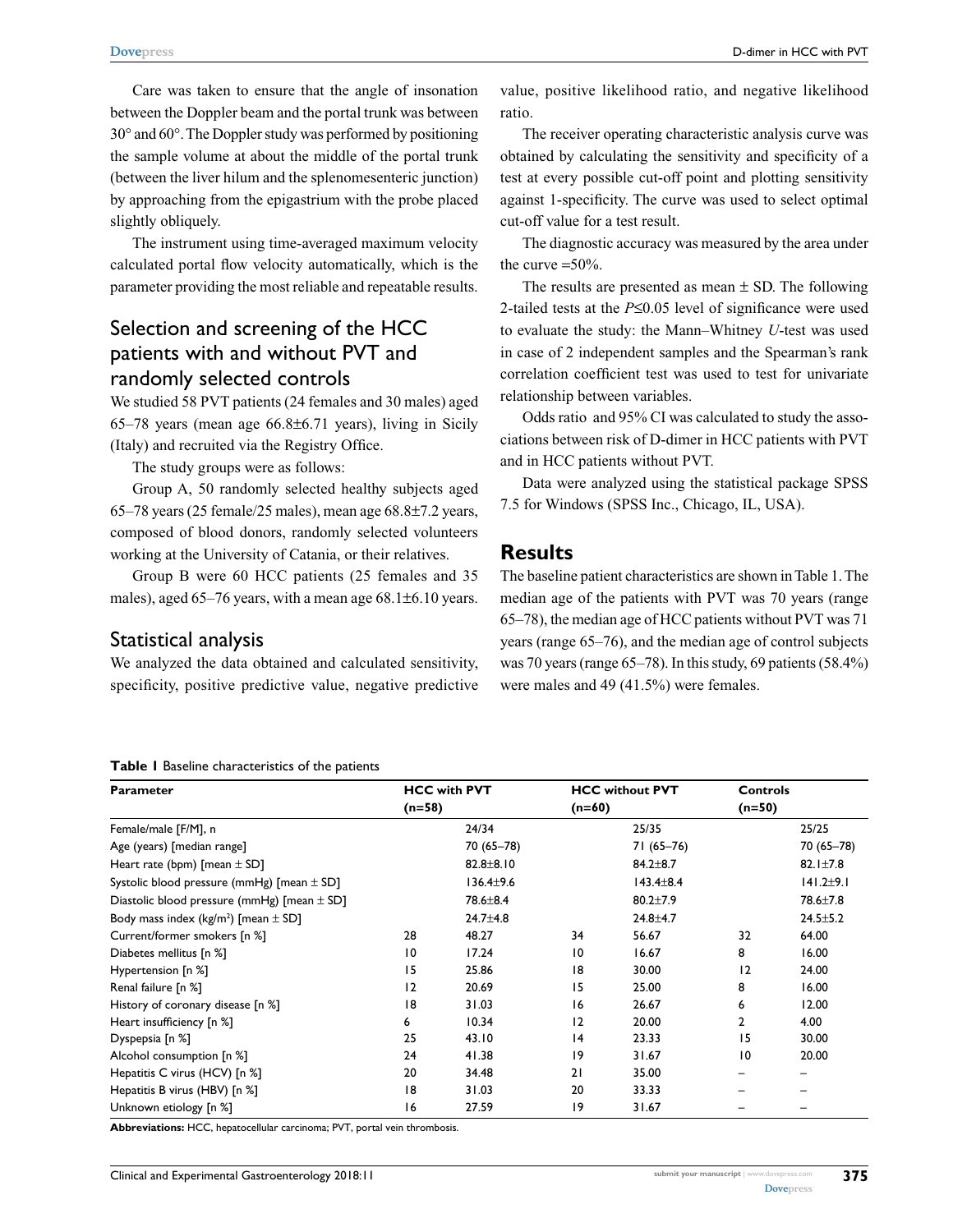Antibodies to hepatitis C virus were found in 41 patients (34.7%), and 38 patients (32.2%) were positive for the hepatitis B surface antigen. The remaining 39 patients (33%) were negative for both antibodies to hepatitis C virus and hepatitis B surface antigen. The diagnosis of HCC was confirmed histologically in 49 patients (41.5%), whereas the diagnosis was made using imaging techniques in the remaining patients (Table 1).

A preserved liver function, indicated by a Child–Pugh grade A, was present in 45 patients (38.1%), while 62 patients (52.5%) were classified as Stage I or II.

In our study, D-dimer presented a positive predictive value 0.6 (95% CI 0.53–0.66), negative predictive value 0.34 (95% CI 0.24–0.47), sensitivity 0.62 (95% CI 0.49–0.73), specificity 0.33 (95% CI 0.20–0.49), and accuracy 0.51 (95% CI 0.41–0.60).

# Correlation between HCC patients with PVT, HCC patients without PVT, and controls

The following correlations were observed:

- 1) The comparison between HCC patients with PVT and HCC patients without PVT showed that D-dimer was higher, ie, 384 ng/mL *P*<0.002, bilirubin was 0.40 mg/ dL *P*<0.001; international normalized ratio 0.64 *P*<0.001, and α-fetoprotein 129 mg/L *P*<0.001; albumin was found to be the lowest, ie, 0.45 g/dL *P*<0.001; (Table 2).
- 2) The comparison between HCC with PVT and controls showed the mean value of D-dimer was higher, being 1.100 ng/mL *P*<0.001, bilirubin was 1.57 mg/dL *P*<0.001, international normalized ratio 1.45 *P*<0.0001 (95% CI: 1.27–1.62), and  $\alpha$ -fetoprotein 324 mg/L *P*<0.001; albumin was found to be the lowest, ie, 0.91 g/ dL *P*<0.001; (Table 2).

3) The comparison between HCC without PVT vs controls showed a higher D-dimer, of 720 ng/mL *P*<0.001, bilirubin 1.57 mg/dL *P*<0.001, international normalized ratio 1.45 *P*<0.001, and α-fetoprotein 1.95 mg/L *P*<0.001; albumin was found to be the lowest 0.32 g/dL *P*<0.004 (Table 2).

# Comparison between HCC patients with high D-dimer levels to normal D-dimer serum levels

According to the cut-off level, we divided patients in 2 groups:

- $<$ 300 ng/mL: n=43
- $≥300$  ng/mL: n=75

In the comparison of the HCC patients with high D-dimer serum levels vs the HCC patients with normal D-dimer levels, we observed significant levels in PVT patients ( $P=0.009$ ) with cirrhosis (*P*<0.001), maximum tumor diameter (*P*<0.001), tumor invasion (*P*=0.02), vascular invasion (*P*<0.001), extrahepatic metastases in Stages III and IV vs Stages I and II (*P*<0.01), and CLIP 3, 4, 5, and 6 vs CLIP 0, 1, and 2 (*P*<0.001).

Elevated D-dimer levels were associated with male sex, advanced age, the presence of cirrhosis, vascular invasion, and the presence of extrahepatic metastases. The higher plasma levels of D-dimer were associated with higher Child– Pugh grades and higher CLIP score.

Impaired liver function was reported to accompany higher dimer serum levels. In the present study, the dimer levels were associated with changes in levels of albumin, hemoglobin, aspartate aminotransferase, γ-glutamil transpeptidase, and α-fetoprotein. Our data show that serum dimer increased as HCC and CLIP score increased.

| <b>Eable 2</b> D-differ and laboratory parameter |                     |                        |                   |  |
|--------------------------------------------------|---------------------|------------------------|-------------------|--|
| <b>Parameter</b>                                 | <b>HCC with PVT</b> | <b>HCC without PVT</b> | Controls $(n=50)$ |  |
|                                                  | (n=58)              | $(n=60)$               |                   |  |
| D-dimer ng/mL                                    | $1.344 + 64$        | $960 + 71$             | $240+22$          |  |
| Bilirubin mg/dL                                  | $2.66 \pm 0.56$     | $2.25 \pm 0.70$        | $1.08 \pm 0.44$   |  |
| Albumin g/dL                                     | $3.14 \pm 0.68$     | $3.56 \pm 0.48$        | $3.88 + 0.67$     |  |
| $\alpha$ -Fetoprotein mg/L                       | 287.4±16.24         | 277.6±17.88            | $3.80 \pm 0.70$   |  |
| Aspartate aminotransferase IU/L                  | $58 + 10$           | $55 \pm 12$            | $36 + 8$          |  |
| Alanine aminotransferase IU/L                    | $51 \pm 11$         | 50±12                  | $33+7$            |  |
| y-Glutamil transpeptidase IU/L                   | $67 \pm 12$         | $65 \pm 11$            | 31±9              |  |
| <b>INR</b>                                       | $2.70 \pm 0.50$     | $2.12 \pm 0.61$        | l.30±0.29         |  |

#### **Table 2** D-dimer and laboratory parameter

**Note:** Data shown as mean ± SD.

**Abbreviations:** HCC, hepatocellular carcinoma; INR, international normalized ratio; PVT, portal vein thrombosis.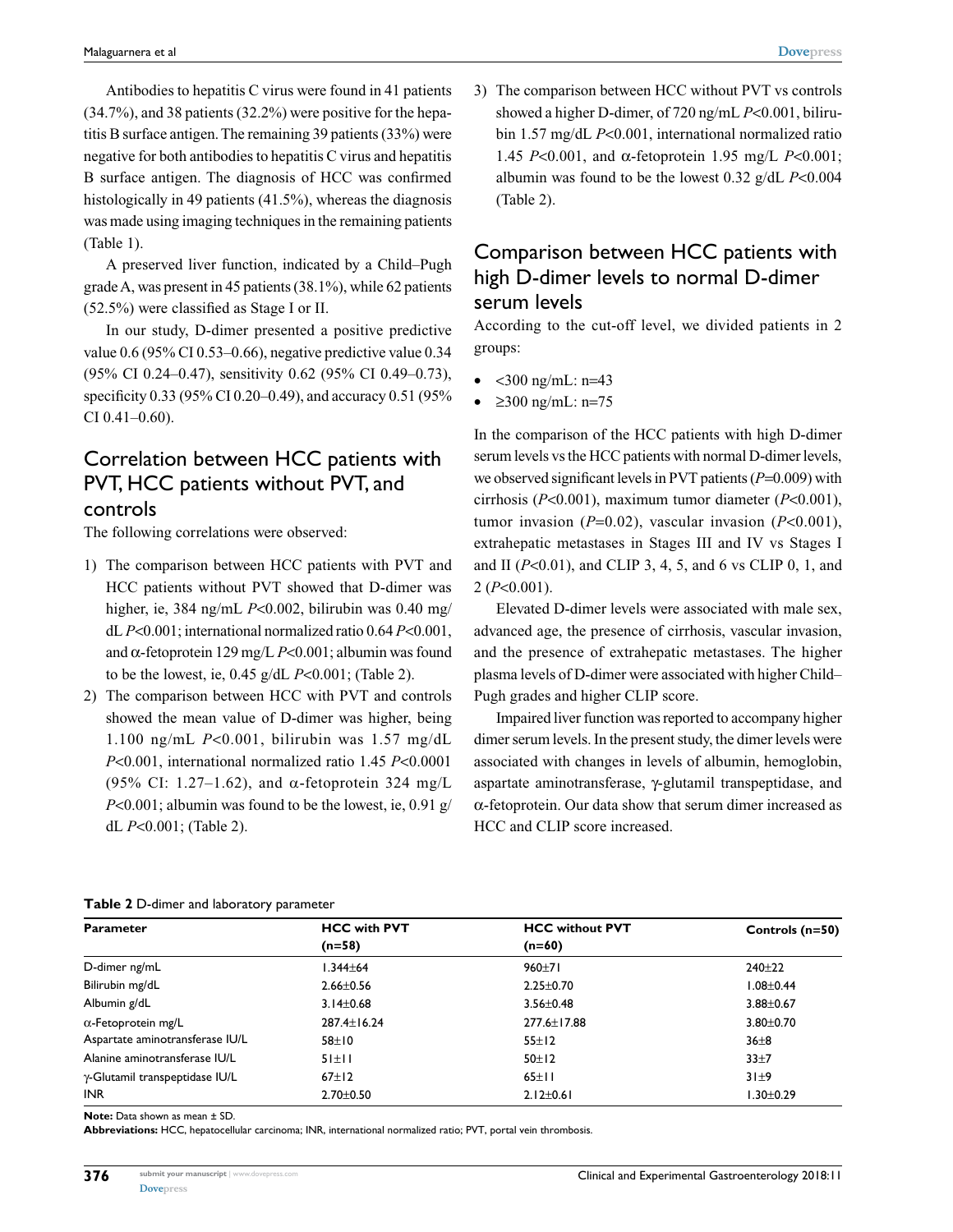## **Discussion**

D-dimer, a fibrin degradation product, is elevated by increasing fibrin formation and fibrinolysis.27

Coagulation and fibrinolysis markers have the potential to serve as predictors of disease and disease severity.

The pathogenesis of PVT in patients with liver cirrhosis and with HCC remains unclear, although the sluggish reduction of portal vein blood flow and the presence of periportal lymphangitis and fibrosis may be important.28–32

In an autopsy series of 254 patients with PVT, 72 (28%) of the PVT patients had cirrhosis, and one third of those also had primary hepatic cancer. In particular, all 59 PVT patients (23%) had primary hepatobiliary cancer and 111 (44%) had secondary malignancy of the hepatobiliary region.<sup>34</sup>

Activation of coagulation and fibrinolysis is known to be associated with cancer. This finding raises the possibility that high dimer could be an intrinsic consequence of tumor growth. Although the mechanisms that promote human HCC malignancy remain unclear, cancer metastases is thought to involve a complex multistep pathway including growth, angiogenesis, dissemination, invasion, and survival of cancer cells<sup>35</sup> (Table 3).

Levels of plasma fibrin D-dimer have been studied in patients with various malignancies, where they have suggested being an indicator of tumor progression, remission, or treatment response. Patients with increased D-dimer concentrations may have hyper-fibrinolysis, including primary coagulation activation-delayed hepatic clearance of tissue plasminogen activator and reduced hepatic synthesis of fibrinolytic inhibitor. D-dimer levels can be utilized as a predictor marker for outcomes of HCC, to explore more simple and accurate prognostic factors from the clinical routine examinations.

Prothrombotic tendency in tumors is suggested to be related to the ability of tumor cells to produce and secrete procoagulant/fibrinolytic substances and inflammatory cytokines as well as the physical interaction between tumor and vascular cells.<sup>36</sup> The extent of such activation has been reported to correlate with tumor stage and prognosis in HCC.37 D-dimer assays have been explored as a tool for a diagnosis of thromboembolism. D-dimer fragment is produced during the degradation of thrombin-generated fibrin clots by plasmin.

| Table 3 Clinical features of the HCC patients: D-dimer and laboratory parameters |  |  |
|----------------------------------------------------------------------------------|--|--|
|----------------------------------------------------------------------------------|--|--|

| <b>Variables</b>                   | D-dimer $<$ 300 |       |                 | D-dimer $\geq$ 300 |           |
|------------------------------------|-----------------|-------|-----------------|--------------------|-----------|
|                                    | ng/mL           | $\%$  | ng/mL           | $\%$               |           |
| <b>PVT</b>                         |                 |       |                 |                    | 0.009     |
| Yes                                | 15              | 34.88 | 45              | 60.00              |           |
| No                                 | 28              | 65.12 | 30              | 40.00              |           |
| <b>HCC</b>                         |                 |       |                 |                    | <b>NS</b> |
|                                    | 4               | 32.56 | 17              | 22.67              |           |
| Ш                                  | 4               | 32.56 | 15              | 20.00              |           |
| $\ensuremath{\mathsf{III}}\xspace$ | $\overline{10}$ | 23.26 | 23              | 30.67              |           |
| IV                                 | 5               | 11.63 | 20              | 26.67              |           |
| CLIP score                         |                 |       |                 |                    | < 0.001   |
| $0 - 2$                            | 25              | 58.14 | 4               | 18.67              |           |
| $3 - 6$                            | 18              | 41.86 | 61              | 81.33              |           |
| Cirrhosis                          |                 |       |                 |                    | < 0.001   |
| Absent                             | 28              | 65.12 | $\overline{10}$ | 13.33              |           |
| Present                            | 15              | 34.88 | 65              | 86.67              |           |
| Maximum tumor diameter             |                 |       |                 |                    | < 0.001   |
| $<$ 50 mm                          | 33              | 76.74 | 30              | 40.00              |           |
| $\geq 50$ mm                       | $\,10$          | 23.26 | 45              | 60.00              |           |
| Tumor invasion                     |                 |       |                 |                    | < 0.05    |
| Absent                             | 27              | 62.79 | 30              | 40.00              |           |
| Present                            | 16              | 37.21 | 45              | 57.33              |           |
| Vascular invasion                  |                 |       |                 |                    | < 0.001   |
| Absent                             | 25              | 58.14 | 20              | 26.67              |           |
| Present                            | 18              | 41.86 | 55              | 73.33              |           |
| Extrahepatic metastasis            |                 |       |                 |                    | < 0.001   |
| Absent                             | 30              | 69.77 | 23              | 30.67              |           |
| Present                            | 13              | 30.23 | 52              | 69.33              |           |

**Note:** Values in bold are *P*<0.01.

**Abbreviations:** CLIP, Cancer of the Liver Italian Program; HCC, hepatocellular carcinoma; NS, not significant; PVT, portal vein thrombosis.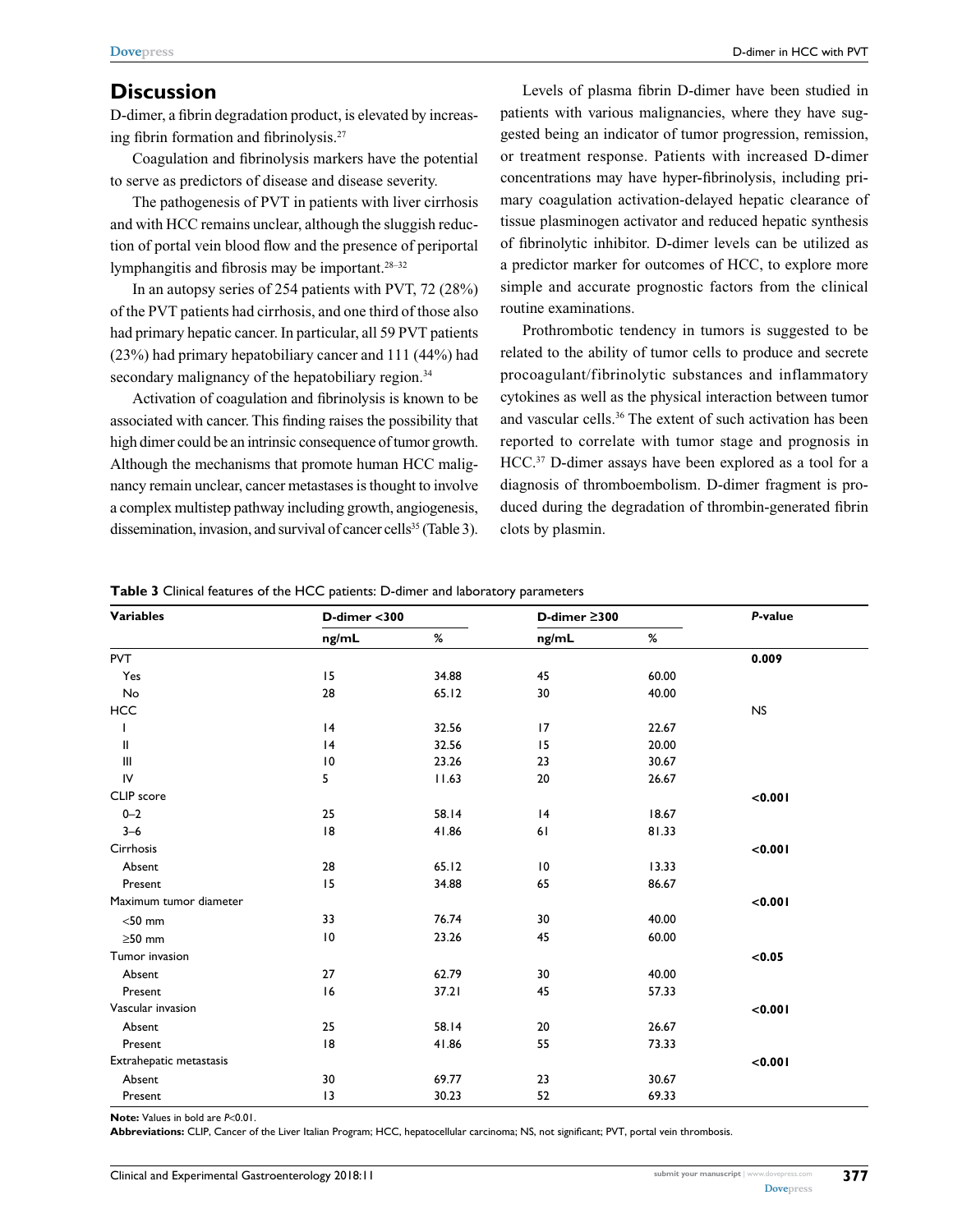An increasing body of evidence suggests the existence of a relationship between activation of coagulation and tumor angiogenesis, progression, and metastatic spread.38,39 Factors that may impair the hemostatic balance in patients with HCC are liver related or bacterial infections induced.40–42 Frequent bacterial infections may promote a hemorrhagic diathesis through a direct effect of endotoxin or the hyperproduction of proinflammatory cytokines, causing defect in platelet aggregation, coagulation activation, hyperfibrinolysis, and release of endogenous heparinoids.43

In a prospective study, D-dimer levels were high in cancer patients with suspected PVT while radiologic testing excluded the diagnosis of venous thromboembolism.<sup>44</sup>

Duplex ultrasonography remains the principal tool for the diagnosis of PVT; it allows both an analysis of venous compressibility and Doppler imaging of venous blood flow.45,46 The portal flow velocity is an important predictive factor for PVT development, especially when portal flow velocity is lower than 15 cm/s on Doppler ultrasound evaluation.<sup>47</sup>

The advantages of ultrasonography include its accuracy in the diagnosis of PVT without intravenous contrast agents, its ability to be done at the bedside, and its lower cost.<sup>48,49</sup>

## **Conclusion**

More recently, thrombogenic and inflammatory risk factors have also been implicated in the pathogenesis of PVT. In selected populations, an association between plasma D-dimer level and an increased risk of PVT thrombosis has been proposed. Plasma D-dimer has an important role as a marker of thrombogenesis. It is a sensitive marker of fibrin turnover and allows the recognition of activated coagulation, which may be manifested in various clinical conditions.<sup>50,51</sup> The measurement may allow the specific and rapid evaluation of coagulofibrinolytic activation, which suggests a prothrombotic or hypercoagulable state.

Previous studies have reported that high level of plasma D-dimer is associated with poor prognosis in several solid malignancies.<sup>52-56</sup>

The limitation of this study is the relatively small sample size, which reduces the statistical power for subgroup analysis. The results of this study should be evaluated with some caution because all patients were from a single medical center.

D-dimer might reflect the presence of other environmental risk factors for thrombosis, and higher D-dimer concentration may be associated with smoking status and some coagulation and inflammation markers. D-dimer is associated with an increased risk of thrombotic events, irrespective of baseline vascular disease, even after adjusting for confounders such as age, smoking, and diabetes.

Further research is needed on the generalizability of our finding. A longitudinal design and an interventional study with a large sample may help determine the optimal strategies to improve high D-dimer levels in HCC patients.

## **Disclosure**

The authors report no conflicts of interest in this work.

#### **References**

- 1. El-Serag HB. Hepatocellular carcinoma. *N Engl J Med*. 2011;365(12): 1118–1127.
- 2. Mittal S, El-Serag HB. Epidemiology of hepatocellular carcinoma: consider the population. *J Clin Gastroenterol*. 2013;47 Suppl(Suppl):S2–6.
- 3. Rapisarda V, Loreto C, Malaguarnera M, et al. Hepatocellular carcinoma and the risk of occupational exposure. *World J Hepatol*. 2016;8(13):5731948–19905182.
- 4. Yopp AC, Mansour JC, Beg MS, et al. Establishment of a multidisciplinary hepatocellular carcinoma clinic is associated with improved clinical outcome. *Ann Surg Oncol*. 2014;21(4):1287–1295. Epub 2013 Dec 7.
- 5. Zhang D, Hao J, Yang N, Protein C. Protein C and D-dimer are related to portal vein thrombosis in patients with liver cirrhosis. *J Gastroenterol Hepatol*. 2010;25(1):116–121. Epub 2009 Aug 3.
- 6. Northup PG, Mcmahon MM, Ruhl AP, et al. Coagulopathy does not fully protect hospitalized cirrhosis patients from peripheral venous thromboembolism. *Am J Gastroenterol*. 2006;101(7):1524–1528.
- 7. Gulley D, Teal E, Suvannasankha A, Chalasani N, Liangpunsakul S. Deep vein thrombosis and pulmonary embolism in cirrhosis patients. *Dig Dis Sci*. 2008;53(11):3012–3017. Epub 2008 Apr 29.
- 8. Malaguarnera G, Catania VE, Francaviglia A, et al. Lipoprotein(a) in patients with hepatocellular carcinoma and portal vein thrombosis. *Aging Clin Exp Res*. 2017;29(Suppl 1):185–190.
- 9. Galvano F, Malaguarnera M, Vacante M, et al. The physiopathology of lipoprotein (a. *Front Biosci*. 2010;2(2):866–875.
- 10. Tripodi A, Anstee QM, Sogaard KK, Primignani M, Valla DC. Hypercoagulability in cirrhosis: causes and consequences. *J Thromb Haemost*. 2011;9(9):1713–1723.
- 11. Malaguarnera G, Gagliano C, Bucolo C, et al. Lipoprotein(a) Serum Levels in Diabetic Patients with Retinopathy. *Bio Med Res Int*. 2013;2013:943505.
- 12. Amitrano L, Guardascione MA, Brancaccio V, et al. Risk factors and clinical presentation of portal vein thrombosis in patients with liver cirrhosis. *J Hepatol*. 2004;40(5):736–741.
- 13. Malaguarnera G, Gagliano C, Salomone S, et al. Folate status in type 2 diabetic patients with and without retinopathy. *Clin Ophthalmol*. 2015;9:1437–1442.
- 14. Sakkinen PA, Macy EM, Callas PW, et al. Analytical and biologic variability in measures of hemostasis, fibrinolysis, and inflammation: assessment and implications for epidemiology. *Am J Epidemiol*. 1999;149(3):261–267.
- 15. Tripodi A, Mannucci PM. The coagulopathy of chronic liver disease. *N Engl J Med*. 2011;365(2):147–156.
- 16. Korte W. Changes of the coagulation and fibrinolysis system in malignancy: their possible impact on future diagnostic and therapeutic procedures. *Clin Chem Lab Med*. 2000;38(8):679–692.
- 17. Uccello M, Malaguarnera G, Pelligra EM, Biondi A, Basile F, Motta M. Lipoprotein(a) as a potential marker of residual liver function in hepatocellular carcinoma. *Indian J Med Paediatr Oncol*. 2011;32(2): 71–75.
- 18. Malaguarnera G, Gagliano C, Giordano M, et al. Homocysteine serum levels in diabetic patients with non proliferative, proliferative and without retinopathy. *Biomed Res Int*. 20142014;2014:1–4e191497.
- 19. Tripodi A. D-dimer testing in laboratory practice. *Clin Chem*. 2011;57(9): 1256–1262.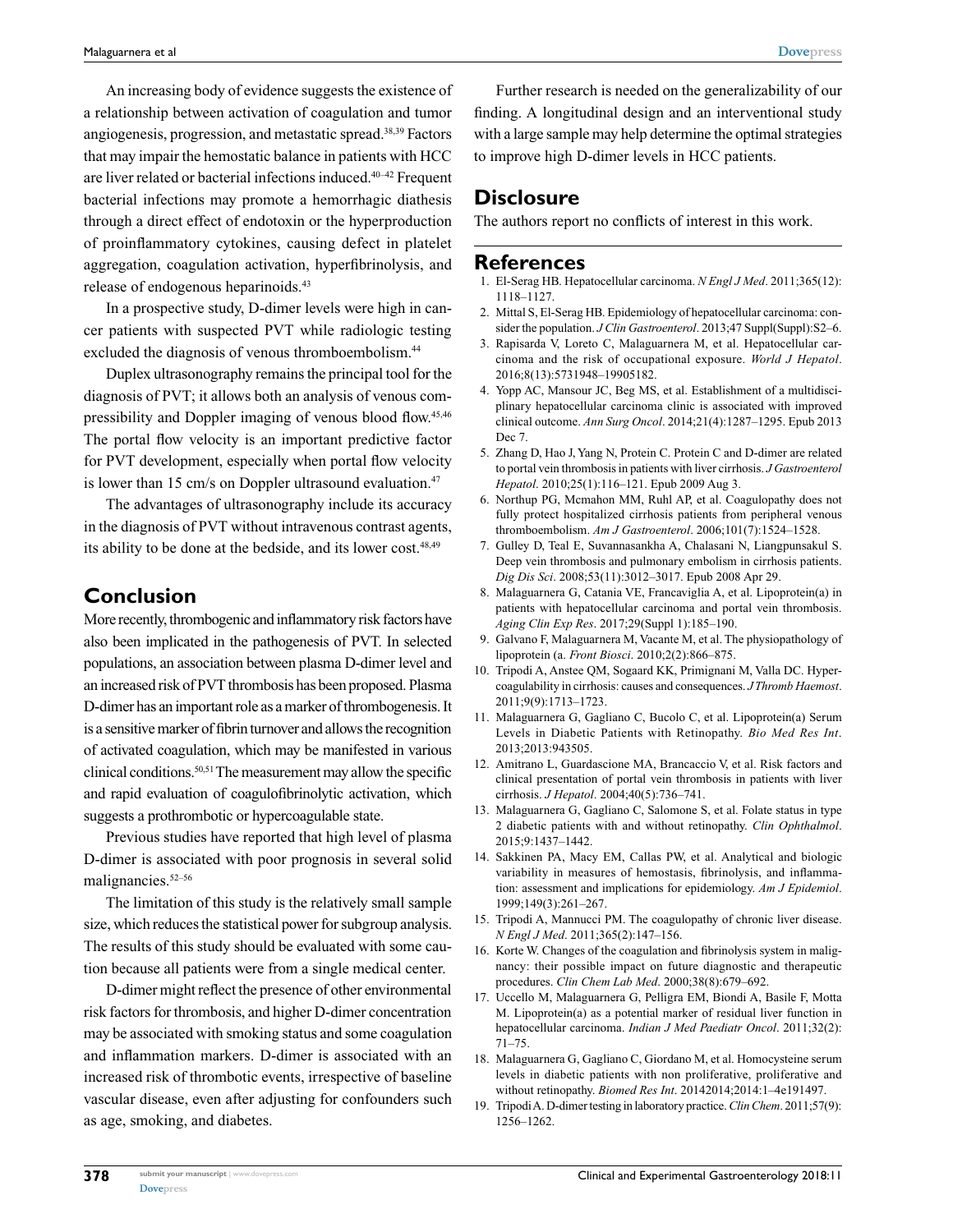- 20. Lip GY, Lowe GD. Fibrin D-dimer: a useful clinical marker of thrombogenesis? *Clin Sci*. 1995;89(3):205–214.
- 21. Hunt FA, Rylatt DB, Hart RA, Bundesen PG. Serum crosslinked fibrin (XDP) and fibrinogen/fibrin degradation products (FDP) in disorders associated with activation of the coagulation or fibrinolytic systems. *Br J Haematol*. 1985;60(4):715–722.
- 22. Zacharoulis D, Hatzitheofilou C, Athanasiou E, Zacharoulis S. Antiangiogenic strategies in hepatocellular carcinoma: current status. *Expert Rev Anticancer Ther*. 2005;5(4):645–656.
- 23. European Association For The Study Of The Liver, European Organisation For Research And Treatment Of Cancer. EASL-EORTC clinical practice guidelines: management of hepatocellular carcinoma. *J Hepatol*. 2012;56(4):908–943.
- 24. Minagawa M, Ikai I, Matsuyama Y, Yamaoka Y, Makuuchi M. Staging of hepatocellular carcinoma: assessment of the Japanese TNM and AJCC/ UICC TNM systems in a cohort of 13,772 patients in Japan. *Ann Surg*. 2007;245(6):909–922.
- 25. [No authors listed]. A new prognostic system for hepatocellular carcinoma: a retrospective study of 435 patients: the Cancer of the Liver Italian Program (CLIP) investigators. *Hepatology*. 1998;28(3):751–755.
- 26. Sabbà C, Merkel C, Zoli M, et al. Interobserver and interequipment variability of echo-Doppler examination of the portal vein: effect of a cooperative training program. *Hepatology*. 1995;21(2):428–433.
- 27. Stender MT, Larsen AC, Sall M, Thorlacius-Ussing O. D-Dimer predicts prognosis and non-resectability in patients with pancreatic cancer: a prospective cohort study. *Blood Coagul Fibrinolysis*. 2016;27(5):597–601.
- 28. Malaguarnera G, Vacante M, Drago F, et al. Endozepine-4 levels are increased in hepatic coma. *World J Gastroenterol*. 2015;21(30): 9103–9110.
- 29. Connolly GC, Chen R, Hyrien O, et al. Incidence, risk factors and consequences of portal vein and systemic thromboses in hepatocellular carcinoma. *Thromb Res*. 2008;122(3):299–306.
- 30. Delahousse B, Labat-Debelleix V, Decalonne L, D'Alteroche L, Perarnau JM, Gruel Y. Comparative study of coagulation and thrombin generation in the portal and jugular plasma of patients with cirrhosis. *Thromb Haemost*. 2010;104(4):741–749.
- 31. Palareti G, Legnani C, Mazziotti A, Zanello M, Sama C, Coccheri S. The "lytic state" during orthotopic liver transplantation: plasminogen activators and other protease activities. *Semin Thromb Hemost*. 1993;19(3):290–291.
- 32. Malaguarnera M, Vacante M, Russo C, et al. Rosuvastatin reduces nonalcoholic fatty liver disease in patients with chronic hepatitis C treated with α-interferon and ribavirin: Rosuvastatin reduces NAFLD in HCV patients. *Hepat Mon*. 2011;11(2):92–98.
- 33. Ogren M, Bergqvist D, Björck M, Acosta S, Eriksson H, Sternby NH. Portal vein thrombosis: prevalence, patient characteristics and lifetime risk: a population study based on 23,796 consecutive autopsies. *World J Gastroenterol*. 2006;12(13):2115–2119.
- 34. Pirisi M, Avellini C, Fabris C, et al. Portal vein thrombosis in hepatocellular carcinoma: age and sex distribution in an autopsy study. *J Cancer Res Clin Oncol*. 1998;124(7):397–400.
- 35. Budhu AS, Zipser B, Forgues M, Ye QH, Sun Z, Wang XW. The molecular signature of metastases of human hepatocellular carcinoma. *Oncology*. 2005;69(Suppl 1):23–27.
- 36. Zhang B, Liu G, Liu X, Zheng S, Dong K, Dong R. Circulating D-dimer level correlates with disease characteristics in hepatoblastoma patients. *Medicine*. 2017;96(47):e8798.
- 37. Sohne M, Kruip MJ, Nijkeuter M, et al. Accuracy of clinical decision rule, D-dimer and spiral computed tomography in patients with malignancy, previous venous thromboembolism, COPD or heart failure and in older patients with suspected pulmonary embolism. *J Thromb Haemost*. 2006;4(5):1042–1046.
- 38. Man YN, Wang YN, Hao J, et al. Pretreatment plasma D-dimer, fibrinogen, and platelet levels significantly impact prognosis in patients with epithelial ovarian cancer independently of venous thromboembolism. *Int J Gynecol Cancer*. 2015;25(1):24–32.
- 39. Lima LG, Monteiro RQ. Activation of blood coagulation in cancer: implications for tumour progression. *Biosci Rep*. 2013;33(5): 701–710.
- 40. Zhang X, Long Q. Elevated serum plasma fibrinogen is associated with advanced tumor stage and poor survival in hepatocellular carcinoma patients. *Medicine*. 2017;96(17):e6694.
- 41. Malaguarnera G, Pennisi M, Bertino G, et al. Resveratrol in Patients with Minimal Hepatic Encephalopathy. *Nutrients*. 2018;10(3):329.
- 42. di Rosa M, Malaguarnera G, de Gregorio C, D'Amico F, Mazzarino MC, Malaguarnera L. Modulation of chitotriosidase during macrophage differentiation. *Cell Biochem Biophys*. 2013;66(2):239–247.
- 43. Malaguarnera M, Vacante M, Condorelli G, et al. Probiotics and prebiotics in the management of constipation in the elderly. *Acta Medica Mediterranea*. 2013;791.
- 44. Knowlson L, Bacchu S, Paneesha S, Mcmanus A, Randall K, Rose P. Elevated D-dimers are also a marker of underlying malignancy and increased mortality in the absence of venous thromboembolism. *J Clin Pathol*. 2010;63(9):818–822.
- 45. Zierler BK. Ultrasonography and diagnosis of venous thromboembolism. *Circulation*. 2004;109(12 Suppl 1):I-9–-0.
- 46. Zocco MA, di Stasio E, de Cristofaro R, et al. Thrombotic risk factors in patients with liver cirrhosis: correlation with MELD scoring system and portal vein thrombosis development. *J Hepatol*. 2009;51(4): 682–689.
- 47. Khalil J, Bensaid B, Elkacemi H, et al. Venous thromboembolism in cancer patients: an underestimated major health problem. *World J Surg Oncol*. 2015;13:204.
- 48. Latteri S, Malaguarnera G, Mannino M, et al. Ultrasound as point of care in management of polytrauma and its complication. *J Ultrasound*. 2017;20(2):171–177.
- 49. Gaitini D, Beck-Razi N, Haim N, Brenner B. Prevalence of upper extremity deep venous thrombosis diagnosed by color Doppler duplex sonography in cancer patients with central venous catheters. *J Ultrasound Med*. 2006;25(10):1297–1303.
- 50. Kanne JP, Lalani TA. Role of computed tomography and magnetic resonance imaging for deep venous thrombosis and pulmonary embolism. *Circulation*. 2004;109(12 Suppl 1):I15–21.
- 51. Cooper DL, Sandler AB, Wilson LD, Duffy TP. Disseminated intravascular coagulation and excessive fibrinolysis in a patient with metastatic prostate cancer. Response to epsilon-aminocaproic acid. *Cancer*. 1992;70(3):656–658.
- 52. Fukumoto K, Taniguchi T, Usami N, et al. Preoperative plasma D-dimer level is an independent prognostic factor in patients with completely resected non-small cell lung cancer. *Surg Today*. 2015;45(1):63–67.
- 53. Zhang PP, Sun JW, Wang XY, Liu XM, Li K. Preoperative plasma D-dimer levels predict survival in patients with operable non-small cell lung cancer independently of venous thromboembolism. *Eur J Surg Oncol*. 2013;39(9):951–956. Epub 2013 Jun 28.
- 54. Go SI, Lee MJ, Lee WS, et al. D-Dimer Can Serve as a Prognostic and Predictive Biomarker for Metastatic Gastric Cancer Treated by Chemotherapy. *Medicine*. 2015;94(30):e951.
- 55. Liu P, Zhang H, Liang X, et al. HBV preS2 promotes the expression of TAZ via miRNA-338-3p to enhance the tumorigenesis of hepatocellular carcinoma. *Oncotarget*. 2015;6(30):29048–29059.
- 56. Latteri S, Catania VE, Malaguarnera G, et al. Carcinoembryonic Antigen Serum Levels in Nonmelanoma Skin Cancer. *Biomedicines*. 2018;6(1):24.